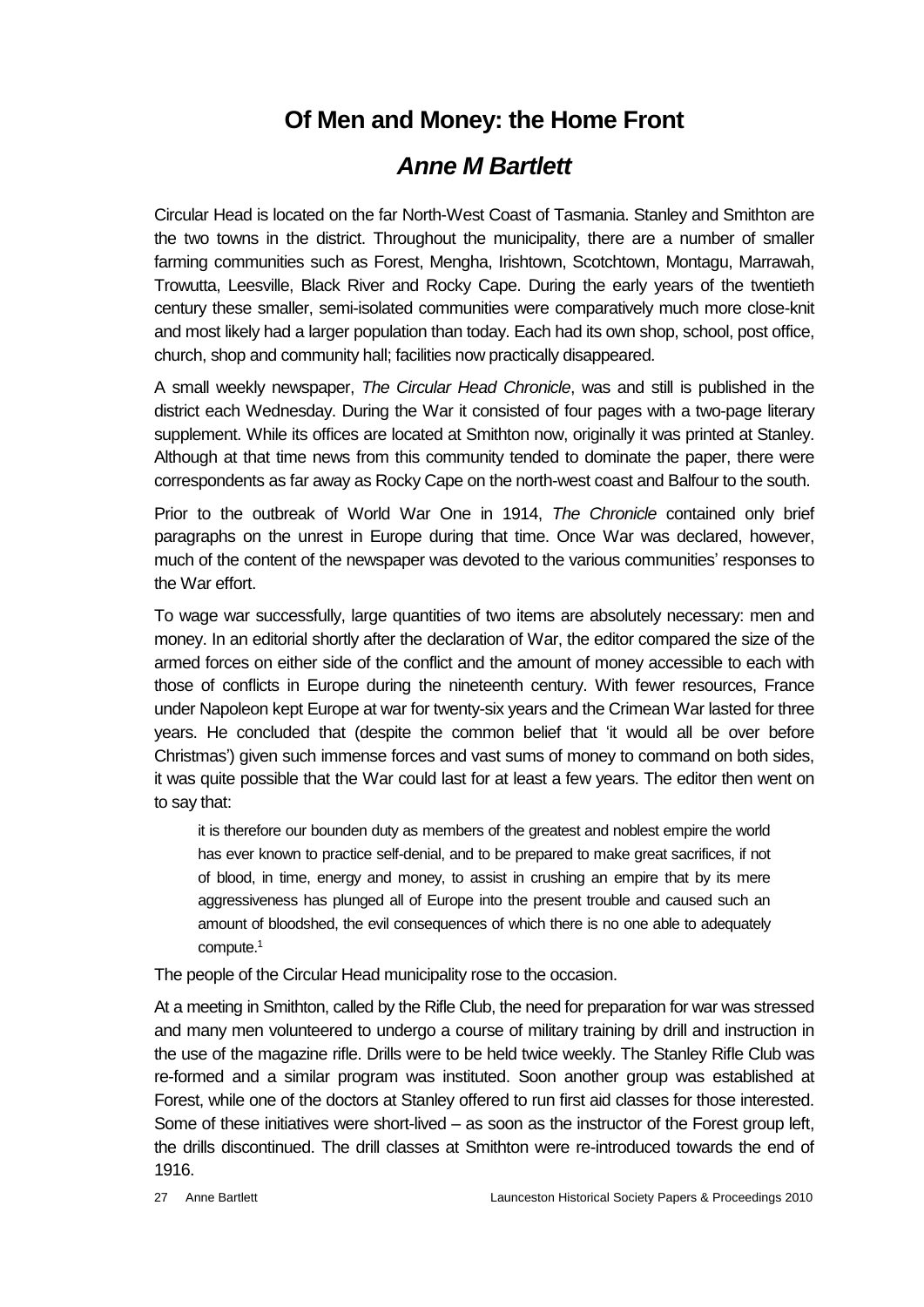The Warden called a public meeting in Stanley to consider ways and means of assisting soldiers called to the Front. The meeting was well-attended and those present:

moved that it was the opinion of this meeting, now that the British Empire has been forced into a great war, it is the imperative duty of all of us, as British citizens to prepare for the performance of such duties civil or military, as we are capable of undertaking for the safety of our country, the honour of our flag and the glory of our King.

Despite this highly patriotic motion, no committee was formed and no plans for fund-raising were made. A similar public meeting held in Smithton appointed a committee to receive donations to the Patriotic Fund and to distribute these funds.

A second public meeting in Stanley saw the formation of the All for Empire League. The objects of the League were: 'To foster practical patriotism to the British Empire' and 'To educate public opinion regarding the causes and issues of the war'. These objectives were to be achieved through lectures, social reunions and correspondence between schools or individual children all over the Empire. Children from the local State School were corresponding with children from the Falkland Islands, Dover, Malta and other places.<sup>2</sup> A letter was published from the daughter of the head keeper of the lighthouse at Port Stanley in the Falklands. In it she wrote of going to the camps with her mother and sisters as the Germans were expected. She wrote of the 'awful feeling of going away from our fathers and not knowing if we should ever meet again'. They travelled to the camp at Darwin, 90 miles away and remained there for several weeks only to have the German fleet visit them four days after they had returned home. By a stroke of good luck the English fleet was present and destroyed all but two of the Germans.<sup>3</sup>

The ways of raising money were many and varied. Balls, dances, street stalls, social evenings, fetes and bazaars, lectures, games nights, popular baby contest were all tried. American teas became popular after America joined the War effort. Concerts by school children were given in many settlements. Often songs such as *Rule Britannia*, *Sons of the Sea*, *Soldiers of the King* and *Lads in Navy Blue* were rendered at these functions, particularly in the early part of the War.

One bright spark suggested that that the gate money from the football final be donated to the Red Cross and that the central umpire should take his abuse at half price for the same cause. While nothing came of this suggestion, patriotic football matches were organised between teams from the various towns.

Sterling silver war badges and Union Jacks were advertised for sale, although whether the profits went to the War effort or the local jeweller is not made clear.

Often profits from annual fixtures were often donated to the Patriotic Fund. The Irishtown Athletic Club's annual sports became the Irishtown Patriotic Sports for the duration of the War. Similarly the proceeds from the Sunny Hill Sports were donated to the Patriotic Fund as did the proceeds from IOOF Lodge annual ball held in Stanley. Both the Stanley and Smithton Racing Clubs held Patriotic Race Days. In some instances the money raised was being held to help wounded soldiers on their return to Circular Head.<sup>4</sup>

Groups of girls in the various centres banded together to form concert parties; they gave performances in several centres in the district. Hence there were The Khaki Girls and The Girls They Left Behind from Stanley,<sup>5</sup> the Cheerio Girls from Smithton and the Forest Fireflies.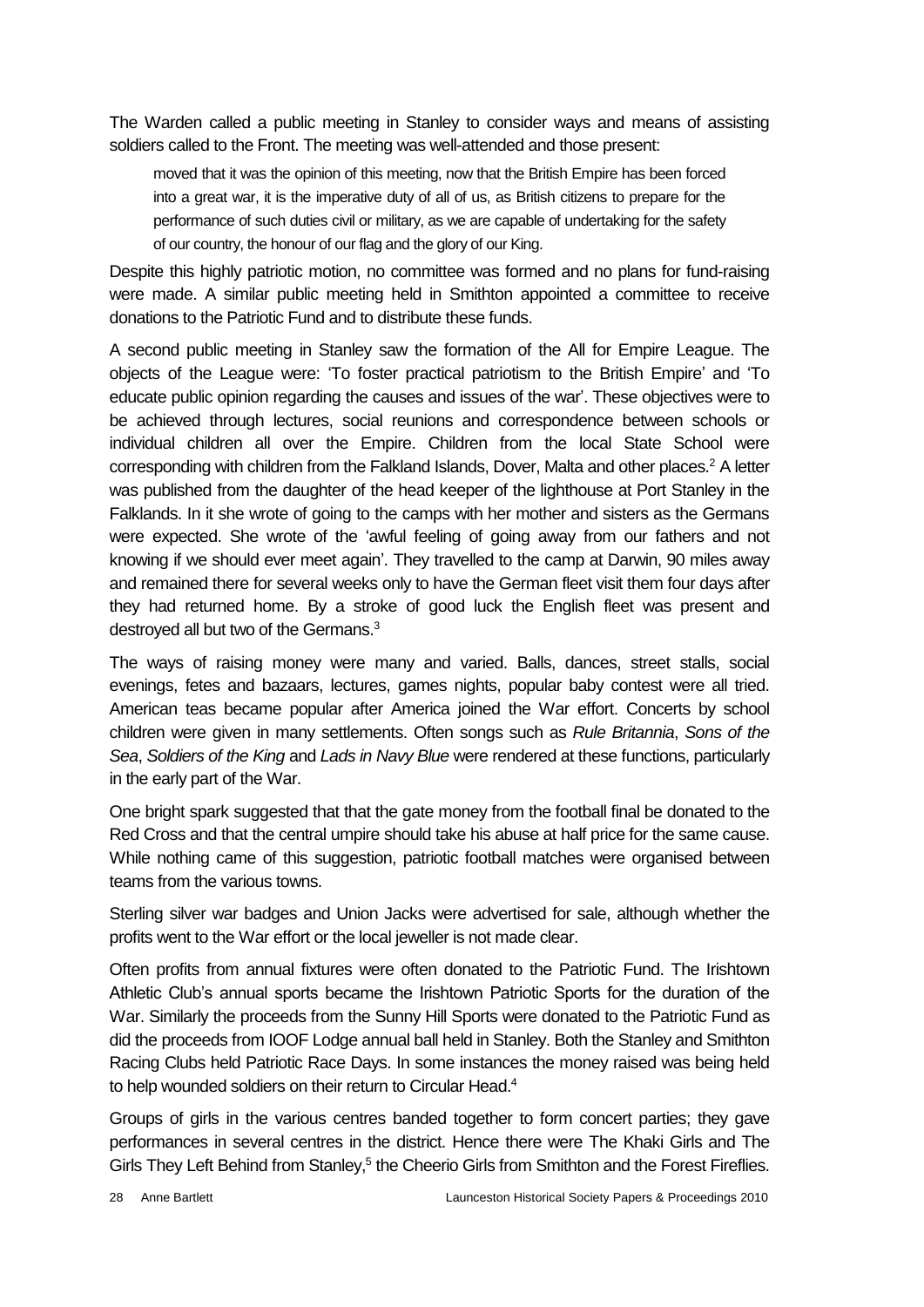Each group met with considerable financial success and the profits of their performances were donated to either the local Red Cross branch or the Patriotic Fund.

Many individuals supported the War effort in various ways. EH Edward made toasting forks; the proceeds from the sale of these were to go to the Patriotic Fund. At least 173 were sold. E Smith appealed through the columns of *The Chronicle* for feathers to be stripped and used to make feather pillows to send overseas 'to ease the heads of our poor suffering soldiers in the hospitals at the front'.<sup>6</sup> ER Bampton collected local newspapers to send to the troops in Egypt and later in Europe as they were always eager for news of home. A sheet of writing paper and an envelope was included with each newspaper that was sent.<sup>7</sup>

Clem Gray, a local poet, who wrote under the *nom de plume* of "Daybreak", was unable to enlist because of his physical disabilities. A number of his patriotic verses were published in a booklet which was sold to raise funds. A thousand were printed and, after expenses had been deducted, £27 was raised.<sup>8</sup> One of his patriotic songs was used as a fund-raiser at concerts throughout the district. As the song was sung or recited, a flag or tarpaulin was carried amongst the audience for them to throw in pennies. Considerable amounts were raised by this means  $9$ 

| Not only those who man the guns    | Now help, for the greatest heroes      |
|------------------------------------|----------------------------------------|
| Heroic and serene                  | That e'er the world has known,         |
| But ev'ry one a part to play       | Who stuck to their guns and honor      |
| To keep right's banner clean;      | Steadfastly and alone;                 |
| A mite - for the Red Cross lassie, | Come! Give to the Belgian lassie,      |
| Come, give then, while you may,    | A mite to smooth their way,            |
| For she it is who comforts them    | For think! Had they shirked resistance |
| Who fight for you today!           | Where you'd have been today!           |
| Just a little, little, little,     | Just a little, little, little,         |
| Our soldiers love to win,          | To aid the kith and kin,               |
| For the bonny Red Cross lassie -   | Of the bonny Belgian lassie -          |
| Throw in throw in throw in         | Throw in, throw in, throw in           |

A branch of the Red Cross was formed at Stanley in September 1914. Shortly afterwards a branch was formed in Smithton and gradually branches were formed in most settlements in the district

The Stanley branch held sewing meetings every afternoon in the upstairs room in the Town Hall and at the end of the first week 40 flannel shirts and 50 handkerchiefs were ready to send on to Launceston. Gradually these sewing circles were reduced to twice weekly but the output did not diminish. By March 1915 four consignments of goods had been forwarded to Central Committee in Launceston. The latest consignment consisted of 60 undershirts, 50 service shirts, 11 helmets, five pairs of socks, seven bandages, four cushions and five cholera belts. As well a quantity of old linen had been collected to send to England.<sup>10</sup> The branch had ordered 750 yards of flannel so that there would be no break in the output of garments. But more needed to be done.

The following list of items required by the British Red Cross for the month of May 1915 was published in the hope that it would encourage the women who so far had not helped to join in the War effort.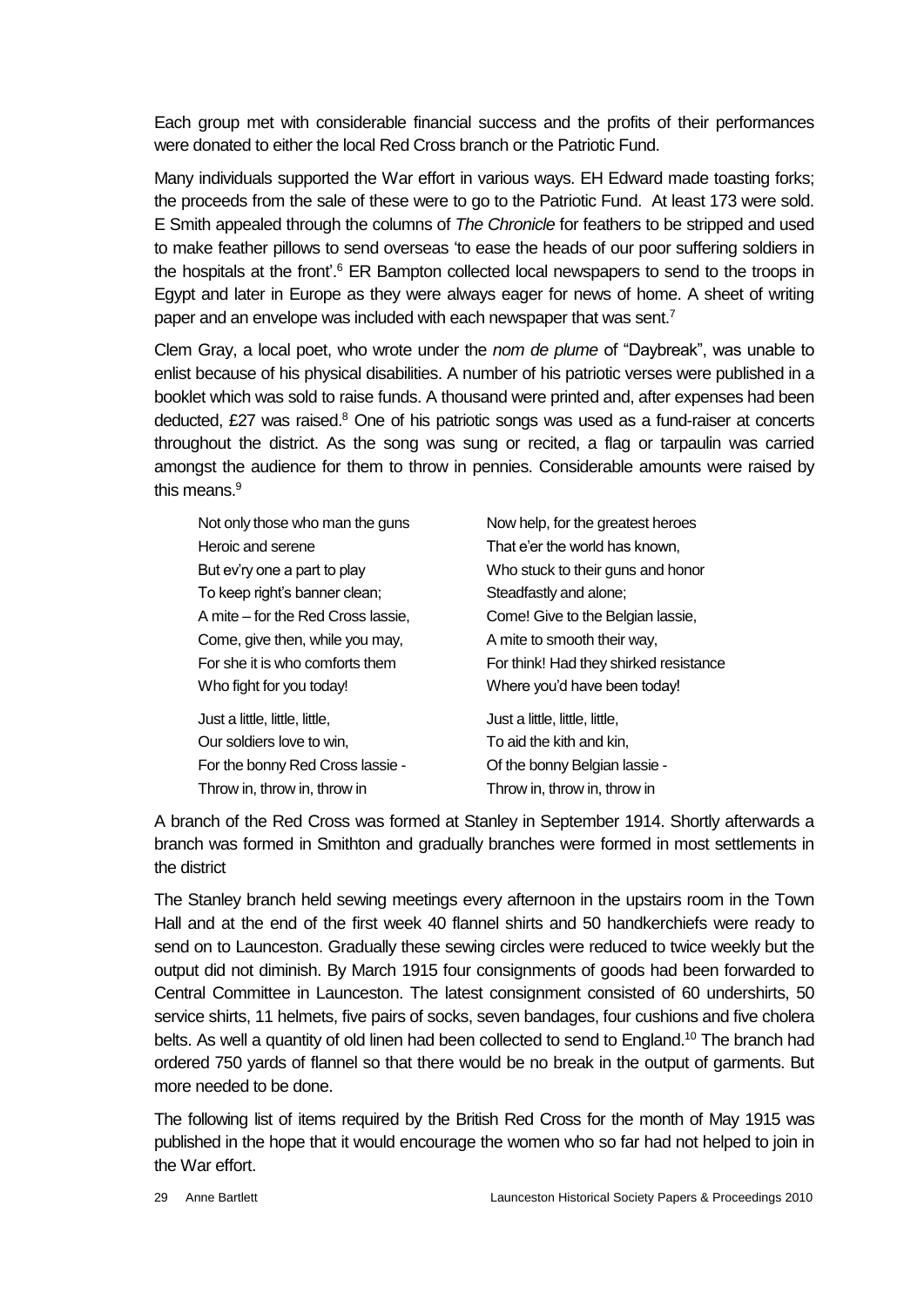| 10,000 suits of flannel pyjamas;                      | 200 yards of flannel;                                     |
|-------------------------------------------------------|-----------------------------------------------------------|
| 10,000 pairs of single grey blankets;                 | 1,000 cotton shirts, full sleeves, with collar band;      |
| 15,000 flannel shirts, full sleeve, with collar band; | 1,000 suits cotton pyjamas;                               |
| 20,000 pairs of socks;                                | 20,000 face washers;                                      |
| 5,000 undershirts;                                    | 2,500 knitted cardigan jackets;                           |
| 5,000 pairs of underpants;                            | 1,500 vests or waistcoats;                                |
| 2,000 dressing gowns;                                 | 2,500 pairs bed socks;                                    |
| 2,000 towels;                                         | 2,000 pairs ordinary trousers;                            |
| 2,000 sheets;                                         | 2,500 mufflers;                                           |
| $2,000$ pairs<br>flannel<br>hospital<br>pyjama        | 1,500 mittens:                                            |
| trousers:                                             |                                                           |
| 3,000 pairs slippers;                                 | 1,000 pairs of gloves and                                 |
| 3,000 cholera belts;                                  | large quantities of old linen and bandages. <sup>11</sup> |

Items forwarded to England often included a card giving the origin of the article and throughout the War *The Chronicle* published some of the letters received by the Red Cross from the soldiers who received the articles.<sup>12</sup> Despite the fact that depressing black articles usually were not sent away to the hospitals, some continued to be sent to headquarters. Where black items were sent, workers at the central depot would introduce a bright touch with stripes and bands of vivid colour. These alterations involved the expenditure of additional time and effort.<sup>13</sup>

All donations to various branches of the Red Cross were listed in the columns of *The Chronicle*. Many women made weekly collections for the organization and each donation would be listed separately, even if it was only a penny, along with totals collected by each person. Each week, up to a column of the newspaper could be devoted to these donations. Most of the families in the district would have been on low incomes so many of the donations were in kind: a pair of fowls, a pig, a bag of potatoes, a bag of swedes, a bag of chaff, a dozen eggs, a case of apples, butter, fruit and vegetables in season, cheese, pickles and jams, cakes, a roast of beef were all donated at various times. My own grandfather periodically donated a case of apples and for Australia Day donated eight dozen cordials; he owned the local cordial factory. These items would be sold or auctioned and the proceeds of such sales often exceeded the sum of the cash donations. In this way people were able to donate substantially more than if they had made a cash contribution. Weekly street stalls were held at Smithton to sell items donated to the cause.

The Stanley Red Cross undertook to send Christmas gifts to the local boys. These presents were packed in billies. One recipient located in Cairo wrote to Miss Ford at *Dovecote* that:

I received the billy you and Miss Terry sent. The billy was all right. We all got one in this camp. We enjoyed the cake, cocoa and chocolate very much. It was fun to see all the men opening their billies. We got them on Christmas morning. They were like a lot of children looking in their stockings. I must thank you for the billy very much. The contents were very well thought out and very highly appreciated.<sup>14</sup>

Another wrote to his parents that:

we are getting a billy can tomorrow, also a present. I believe it contains a little plum pudding, cigarettes and a few more things.15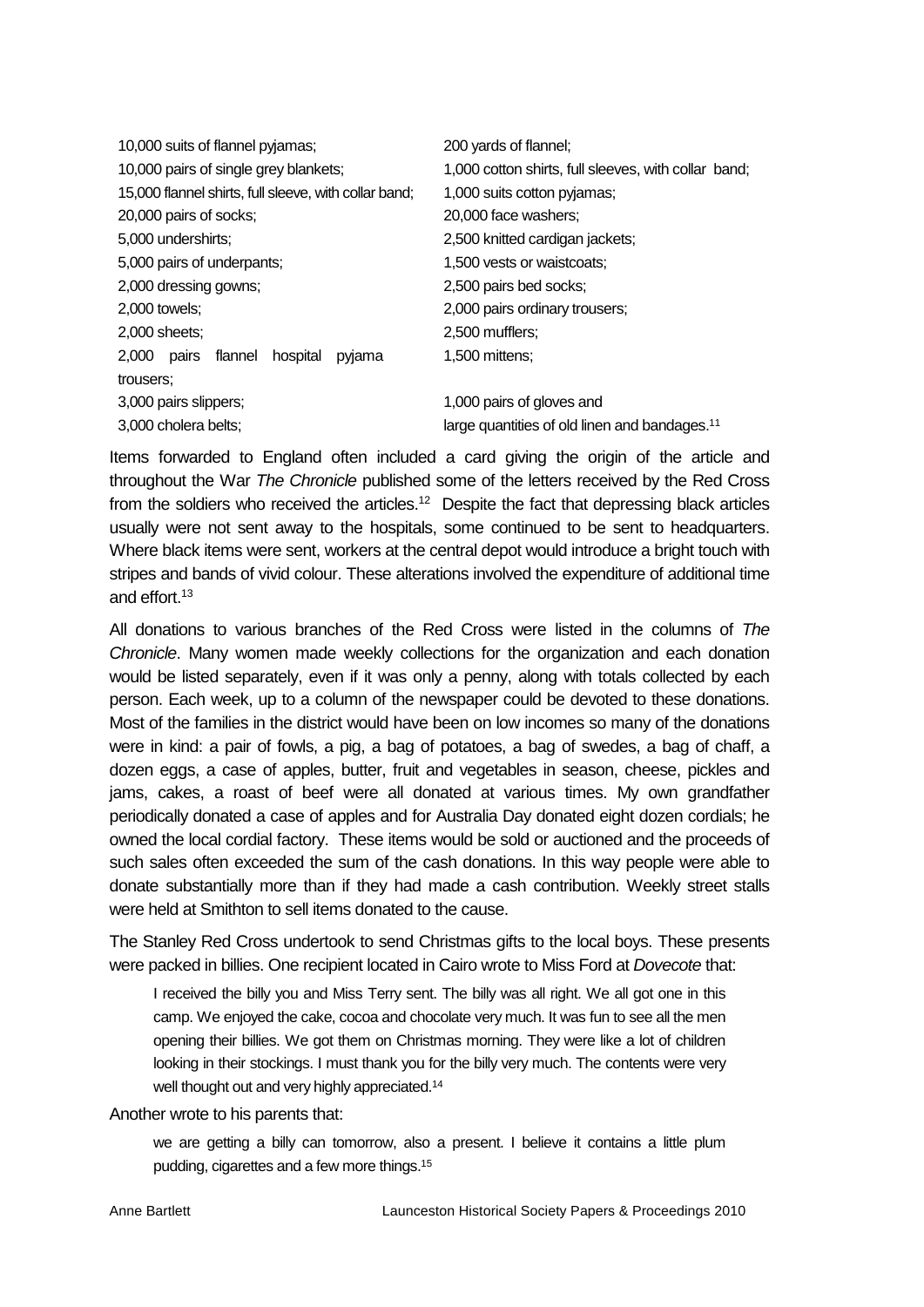While the British Red Cross undertook the sick and wounded, it was the Australian Red Cross who provided comforts for the men in the trenches at the front line. As well as the appeals for clothing, there was a need for foodstuffs, especially loaf sugar (in tins), condensed milk, cocoa, coffee and tea, boiled lollies (in tins), tinned fruit, fish and cheese. Donations of these items were forthcoming from the locals to be shipped to England. In 1917 Tasmania was allocated twelve cubic tons of shipping space monthly; six were allocated to the north of the state and Circular Head residents provided their fair share of items.<sup>16</sup>

Late in 1915 a number of Circular Head farmers dedicated an acre of their cultivated area for the benefit of the Patriotic Fund. The sale of produce from these acres was expected to raise a considerable sum of money. The farmers' names were published and in the ensuing years the money realised from the sale of items was published also, albeit not from all the patriotic acres. Possibly some farmers fell by the wayside, forgetting they had made the promise.

In early 1915 some fund-raising events for the Belgian Fund had been organized including a Grand Belgian Ball at Stanley and a Belgian Fund Dance at Smithton. But by March the urgency to raise money had dissipated. One patriotic citizen wrote to *The Chronicle* asking 'if some united effort could not be made in Circular Head to raise money for the poor Belgians. We should do more than we are doing'.<sup>17</sup> Along with some suggestions, they enclosed a donation for the fund. This appeal did not fall on deaf ears – the All for Empire League took up the cause of the Belgians and fund-raising became much more systematic. A system whereby people could make a regular weekly or monthly donation was introduced. This idea was taken up by some of the local schools and for several months long lists of school children who had made donations to the Belgian Fund were published in *The Chronicle*. The lengths of the lists however gradually diminished until only the children from better off families were continuing to donate.

Australia Day was declared on 30 July 1915; it was a day set apart throughout the Commonwealth to raise funds for wounded Australian soldiers. The All for Empire League undertook the arrangements for the celebration of the day in Stanley. A monster carnival was organised. The day began with a service at St Paul's Church, followed by a grand procession of decorated cars and wagons through the town to the local showgrounds. Here a variety of amusements was provided. Included were a football kicking and tug-of-war competition, a shooting gallery, fishpond and Aunt Sally. Refreshments, lollies and bouquets of flowers were available in the show pavilion and the local band provided a selection of music. In the evening an entertainment in the Town Hall attracted a full house. In all £550 was raised in Stanley during the day. Similar celebrations were held in other centres. Smithton raised £230, Irishtown £130 and Rocky Cape £52. A total of £980 was raised in the district; probably more when all the accounts for the day were finalised. That was a large sum of money for the time; the people of Circular Head had played their part nobly.<sup>18</sup>

Gradually the patriotic zeal began to diminish; donations to the Belgian Fund were reduced considerably, the Red Cross lists of acknowledgements were decreasing gradually and the sewing circle was not so well attended.<sup>19</sup> An appeal by the Lord Mayor of London for funds for the starving children of Belgium rekindled the zeal. Another monster carnival was organised which raised in the vicinity of £300. A week later the appeal for funds for the French Red Cross raised over £200.<sup>20</sup> The period from 15 to 22 July 1916 had been designated a fundraising week for this cause.<sup>21</sup>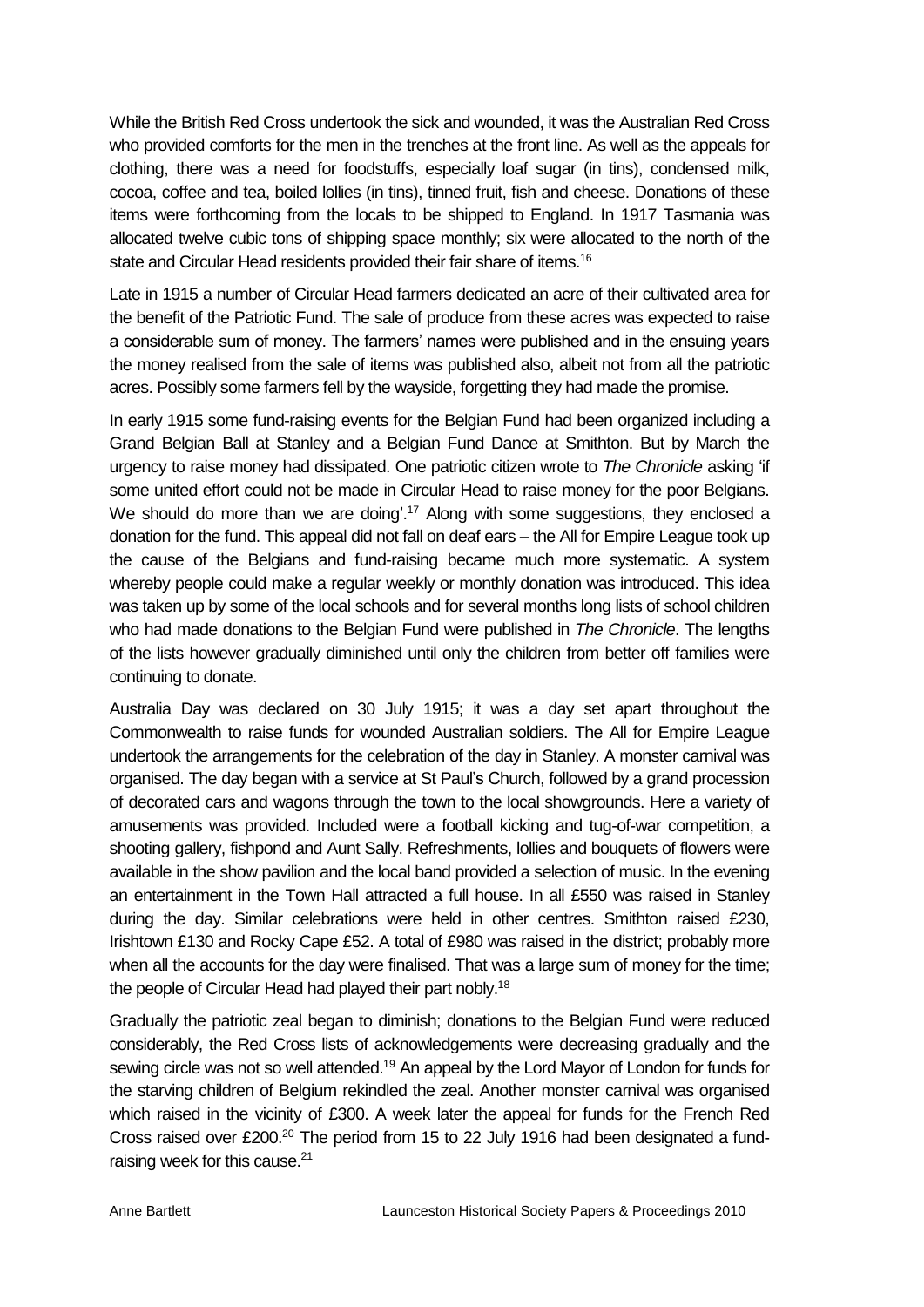Verdun Day was held at Stanley on 28 February 1917, and a grand Patriotic Sports meeting at the showgrounds was organised to support the French Red Cross.<sup>22</sup> Towards the end of 1917 the British Red Cross was spending £8,000 a day caring for the sick and wounded. Major fund-raisers were organised at both Smithton and Stanley to support this cause.<sup>23</sup> And although the profits were not as large as similar events earlier in the War, the community still could raise large sums of money quickly when needed.

While the main recipients of all the find-raising were the Belgian Fund, the Patriotic Fund and the Australian, British and French Red Cross, other causes were supported also. The paper published a letter appealing for funds for the White Cross League 'to enable booklets warning men against the dangers of sexual immorality, to be distributed freely amongst our Australian soldiers'*.* <sup>24</sup> At various times the Sailors' Comfort Fund, the Servian Fund and the Destitute of London were supported.

The Soldiers' Tobacco Fund was another cause supported by the residents. Donations of packets of tobacco and cigarettes as well as money were made by the locals. For every shilling donated to the Fund, fifty cigarettes and two ounces of tobacco along with matches and a postcard were sent to a soldier at the Front. Each package contained the name of the donor of the items. These tobacco comforts were distributed by the Overseas Club to soldiers from all nations serving with the Imperial Army, and *The Chronicle* of 10 November recorded seven postcards from British soldiers expressing their thanks for the gift, one writing that:

I am sure not only myself, but other Tommie appreciate your kindness very much, as a smoke is the only comfort we have out here. I am proud to think that the British subjects abroad think of the homeland.

Another from the Royal Engineers wrote that:

I can assure you that these packets are greatly appreciated by us especially when we are so far away from everything and not able to purchase any.

This appeal was supported by the singer Nellie Melba and in July 1917 *The Chronicle* published an appeal from her for residents to support this cause.

Several Government War Savings Schemes were made throughout the War. Individuals were encouraged to buy War Savings Bonds, no matter how small an amount they could spare. In 1917 the Director of Education came up with a scheme for children to raise £20,000. The scheme met with considerable success at the local schools. Stanley promised to raise £150; two days into the scheme they had banked £182. Mengha, which had only a few pupils, promised £60; they banked £162 within a few days. Irishtown offered to raise £60, Forest £130 and Smithton £200; they were all well on the way to achieving these goals.<sup>25</sup>

Recruiting was slow in the beginning, with some even suggesting that it was, 'to say the least, on the slack side'*,* <sup>26</sup> but it improved considerably in the second half of 1915. Recruiting meetings were held in all centres during July; and by the middle of August Mr Charles Tatlow of Tatlow's Coaches reported that he had taken 75 volunteers from the district to Myalla, *en route* for the Brighton training camp.<sup>27</sup> Tasmania required an average of 240 recruits a month to reinforce those at the Front. So the districts felt they were doing their bit. However the recruiting campaign in Stanley caused considerable ill-feeling amongst some of the townspeople. Despite being successful for the most part, a group of well-known residents took it upon themselves to send anonymous letters containing a white feather to most of the young men of the town.<sup>28</sup>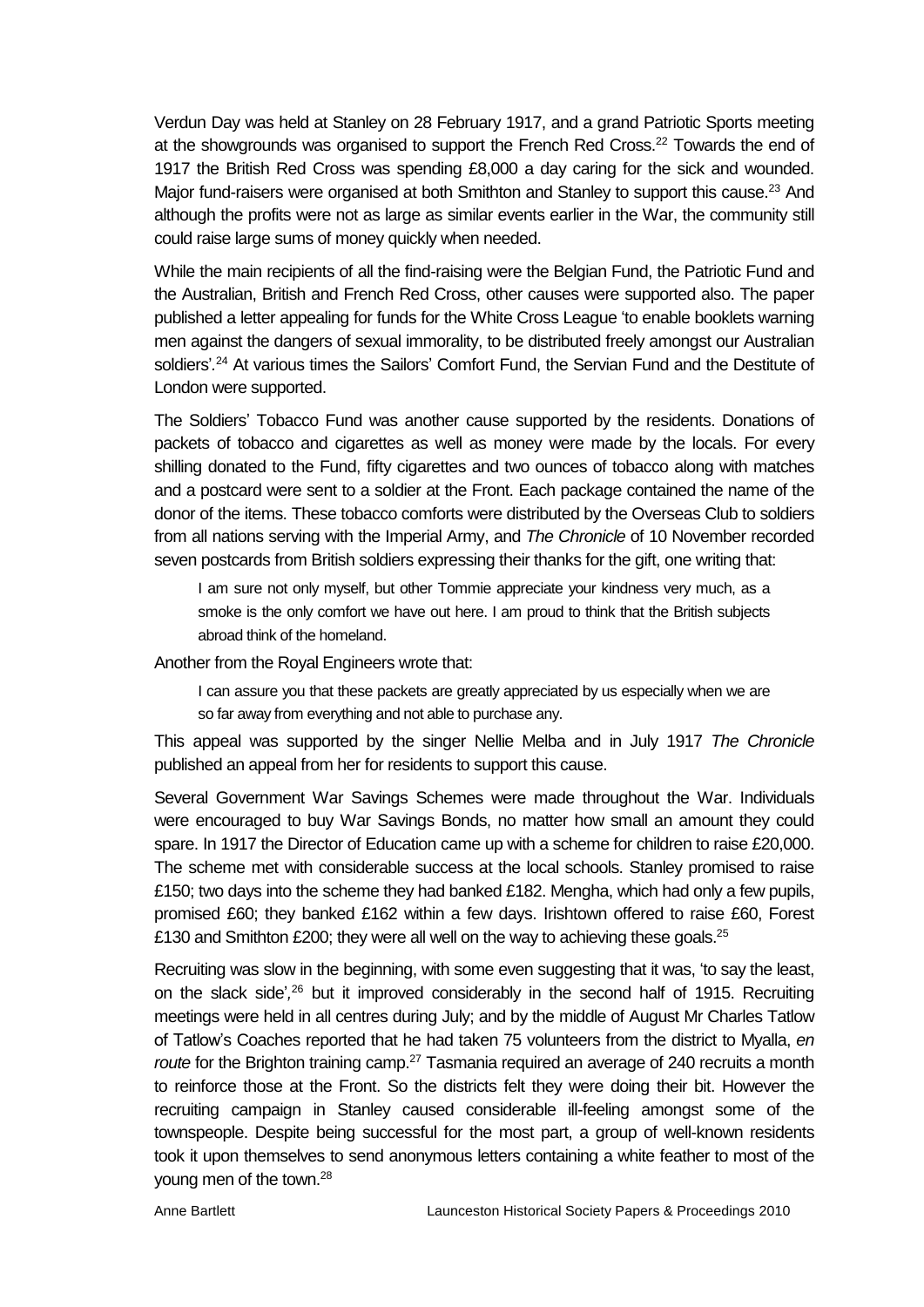As the War worsened more recruits were needed each month. Circular Head needed to provide thirty-four men for the new army and fourteen per month as reinforcements.<sup>29</sup> A local recruiting committee was set up.<sup>30</sup> To begin with only the names of those who enlisted were published in the paper each week; later the list was extended to include those who passed for Home Service only and those who did not pass the medical examinations.

Farewell socials were held for each soldier when they came home from training camp on their final leave before sailing overseas. The first reported send-off for a soldier was held in Stanley in September 1914. Committees were formed in Smithton and Stanley to organise these events. Early farewells often included several very patriotic speeches by men prominent in the local community; probably in the hope that other men would be encouraged to enlist. Later they became more social events with euchre tournaments and other games, concerts and dancing. Common farewell presents included wristlet watches, safety razors, gold mounted fountain pens, khaki covered bibles and a purse of sovereigns. Watches were so popular as presents that throughout much of the war, the local jeweller in Smithton advertised soldiers' wristlet watches for sale in the local newspaper.

The first reports of a local soldier killed in action appeared on 23 June 1915. The columns detailing the farewell socials for newly-enlisted men began to include details of those killed and wounded overseas. At the height of the conflict details of the deaths of three, four or five soldiers appeared each week. This did not deter the local men from enlisting. Reports of the killed and wounded were not limited to the residents of Circular Head. The paper reports included relatives, some of whom were from interstate or New Zealand, or people who at some time had worked in Circular Head.

The local football association decided to discontinue matches; at first it was felt it discouraged men form enlisting. Later it was because the various clubs would have difficulty in mustering a team and many had lost heart for the game as a result of the precarious way the War was going. Roster games ceased towards the end of 1915 and were not resumed until 1918 when the Wellington Football Association was re-formed.<sup>31</sup>

The widespread hatred of anything German spread to Circular Head. So much so that local resident Carl Jaeger, who some asserted was German, felt compelled to write a letter to the editor to deny this. Carl was born in Switzerland, with Swiss parents, and had lived in Canada for twelve years where he had become a naturalised British subject before arriving in Tasmania.<sup>32</sup>

Both referenda regarding conscription (compulsory enlistment) passed quietly. *The Chronicle* reported on meetings only in favour of the 'Yes' vote although meetings against the proposal were held in the district. Perhaps this was showing the bias of the paper. The only exceptions to the above were the meetings at which Joseph Lyons spoke; a native of Stanley he was Leader of the State Opposition and later became Premier of Tasmania and Prime Minister of Australia. On both occasions, however, the district voted against the proposal. On the first occasion the voting was very close with 715 voted 'Yes' and 736 'No'.<sup>33</sup> The results in the district for the second referendum were more decisive. The negative vote increased considerably; 580 voted 'Yes' and 701 'No'. The voting at both the Smithton and Stanley polling booths was very even with only a few votes separating the two sides. At Forest and Irishtown, however, the negative vote far outweighed the positive vote. At Irishtown 44 voted 'Yes' and 122 'No', while at Forest 40 voted 'Yes' and 118 'No'. The voting at Irishtown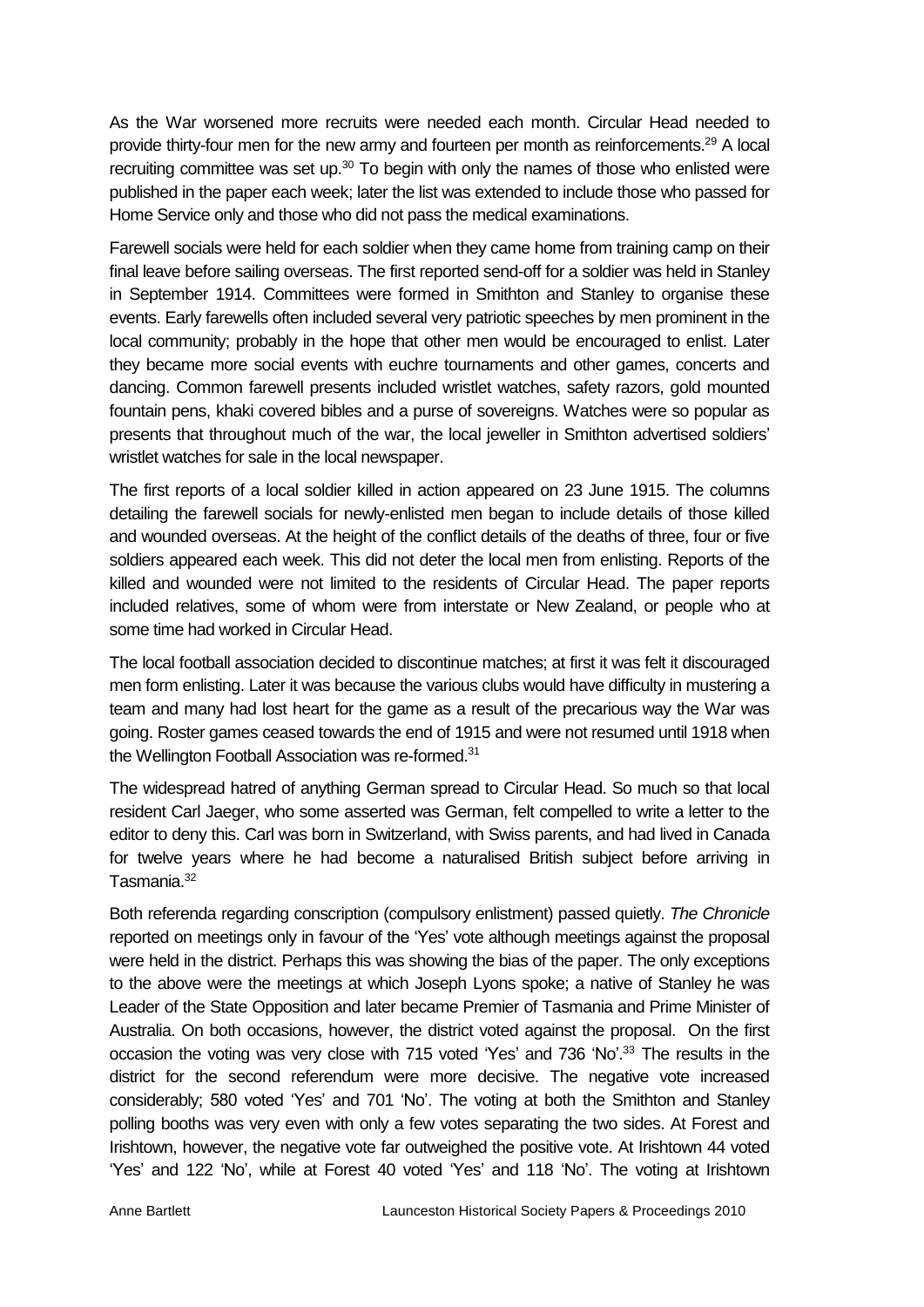probably reflected the large Irish Catholic population there who would have been influenced by the stance against the proposal by some church officials.

By mid-1916 some locals were thinking of ways to show the community's appreciation to those who enlisted. One suggestion was to strike a medal to present to each of the servicemen.<sup>34</sup> Actually this was done by some of the centres at the end of the War. Rolls of Honour began to appear all over the district. The Loyal Wellington Lodge in Stanley had a polished blackwood cabinet made with the names of members enlisting on the Front. An Honour Roll was unveiled at the Stanley Town Hall on Anzac Day and another at the Smithton State School in December 1917. A public reception at Stanley was tendered to all returned soldiers of the district in June 1918. Held on the King's birthday, over 450 people attended the function to express their appreciation of the sacrifices made by the soldiers.<sup>35</sup>

Suggestions of Avenues of Honour were made in Stanley, Smithton and Irishtown. While these suggestions were greeted with enthusiasm they were not always carried through. The people were war weary and once the War ended their energies were directed elsewhere. In fact it was not until several years after the conclusion of the War that a War Memorial was erected in Stanley.

On occasion local events were considered more important and so details of the War effort almost disappeared from the columns of *The Chronicle*. In 1916 disastrous bushfires occurred throughout the district and fund-raising was directed at bushfire relief for those most affected rather than for the War effort. Again at times of Federal and State elections the coverage of the War effort diminished. By the beginning of 1918 the newspaper was reporting more on local events than on the War effort. Reports of weddings, social and sporting events gradually began to appear and the columns of lists of donations disappeared. Like everyone, everywhere, the people of Circular Head were weary of the War and so it was with great jubilation that they celebrated into the 'wee small hours' the signing of the Armistice and cessation of hostilities on 11 November 1918.

- 1 <sup>1</sup> *The Circular Head Chronicle*, 19 August 1914.
- <sup>2</sup> *The Circular Head Chronicle,* 34 March 1915.
- <sup>3</sup> *The Circular Head Chronicle,* 21 April 1915.
- <sup>4</sup> *The Circular Head Chronicle,* 31 January 1917.
- <sup>5</sup> *The Circular Head Chronicle,* 12 July 1916.
- <sup>6</sup> *The Circular Head Chronicle,* 23 June 1915.
- <sup>7</sup> *The Circular Head Chronicle,* 18 August 1915.
- <sup>8</sup> *The Circular Head Chronicle,* 3 June 1917.
- <sup>9</sup> *The Circular head Chronicle,* 26 May 1915.

<sup>11</sup> *The Circular Head Chronicle,* 12 May 1915.

<sup>16</sup> *The Circular Head Chronicle,* 11 July 1917.

<sup>10</sup> *The Circular Head Chronicle,* 24 March 1915.

<sup>12</sup> *The Circular Head Chronicle,* 3 November 1915; 24January 1917.

<sup>13</sup> *The Circular Head Chronicle,* 29 March 1916.

<sup>14</sup> *The Circular Head Chronicle*, 16 February 1916.

<sup>15</sup> *The Circular Head Chronicle,* 23 February 1916.

<sup>17</sup> *The Circular Head Chronicle,* 10 March 1915.

<sup>18</sup> *The Circular Head Chronicle,* 4 April 1915.

<sup>19</sup> *The Circular Head Chronicle,* 24 May 1916.

<sup>20</sup> *The Circular Head Chronicle,* 9 August 1916.

<sup>21</sup> *The Circular Head Chronicle,* 21 June 1916.

<sup>22</sup> *The Circular Head Chronicle,* 14 July 1917.

<sup>23</sup> *The Circular Head Chronicle,* 12 September 1917.